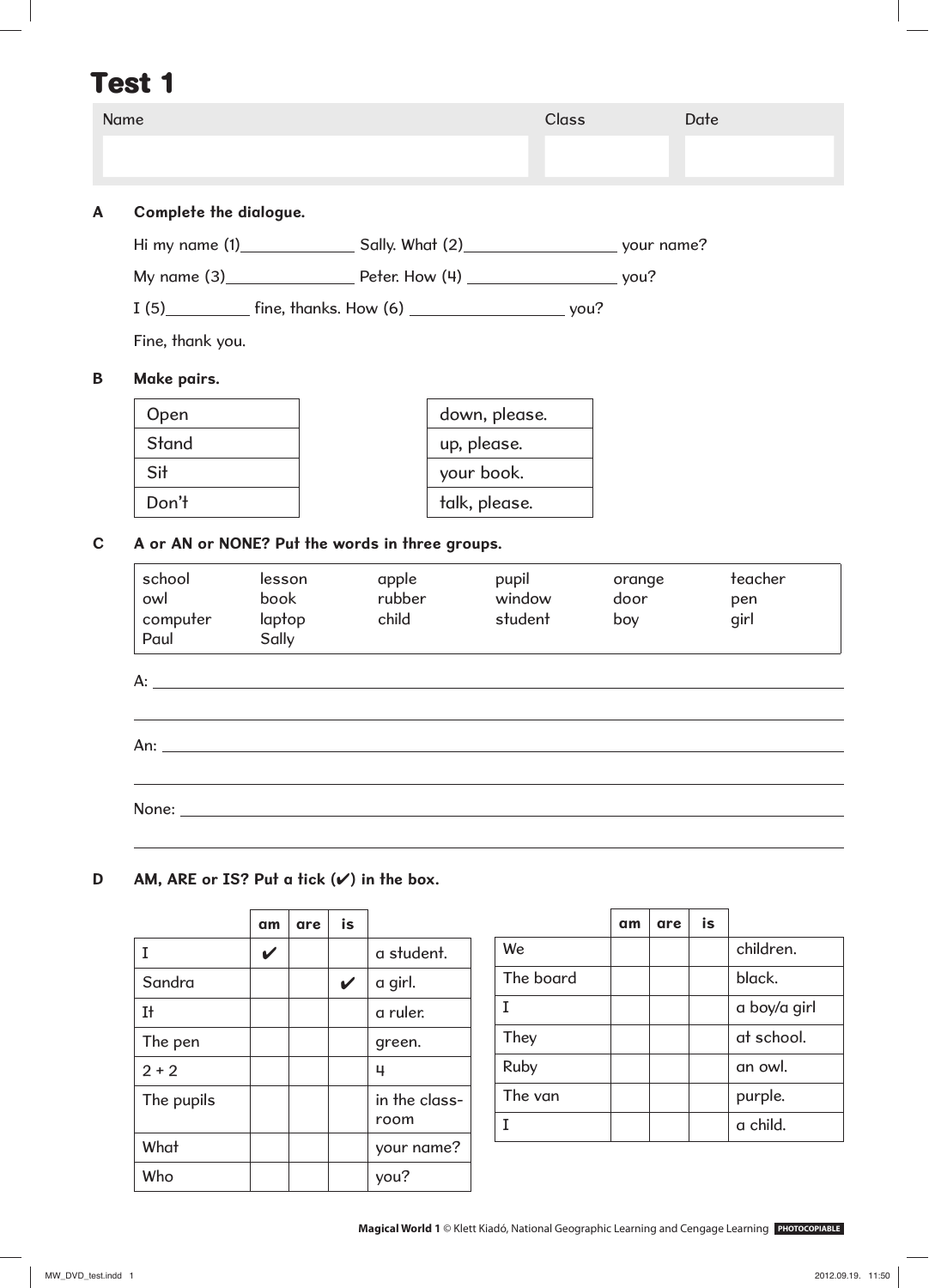#### **A Complete the dialogue.**

1. is

2. is

3. is

4. are

5. am

6. are

#### **B Make pairs.**

Open your book. Stand up, please. Sit down, please. Don't talk, please.

#### **C A or AN or NONE? Put the words in three groups.**

|                                                                                                                                                  | ΑN                          |
|--------------------------------------------------------------------------------------------------------------------------------------------------|-----------------------------|
| a school, a lesson, a pupil, a teacher, a book,<br>a rubber, a window, a door, a pen, a computer,<br>a laptop, a child, a student, a boy, a girl | an apple, an orange, an owl |
| <b>NONE: Paul, Sally</b>                                                                                                                         |                             |

#### **D AM, ARE or IS? Put a tick (**✔**) in the box.**

|            | am           | are | is |                  |
|------------|--------------|-----|----|------------------|
| I          | $\checkmark$ |     |    | a student.       |
| Sandra     |              |     | V  | a girl.          |
| It         |              |     | V  | a ruler.         |
| The pen    |              |     | V  | green.           |
| $2 + 2$    |              |     | V  | 4                |
| The pupils |              | V   |    | in the classroom |
| What       |              |     | V  | your name?       |
| Who        |              | V   |    | you?             |
| We         |              | V   |    | children.        |
| The board  |              |     | V  | black            |
| I          | V            |     |    | a boy / a girl   |
| They       |              | V   |    | at school.       |
| Ruby       |              |     | V  | an owl.          |
| The van    |              |     | V  | purple.          |
| I          |              |     |    | a child.         |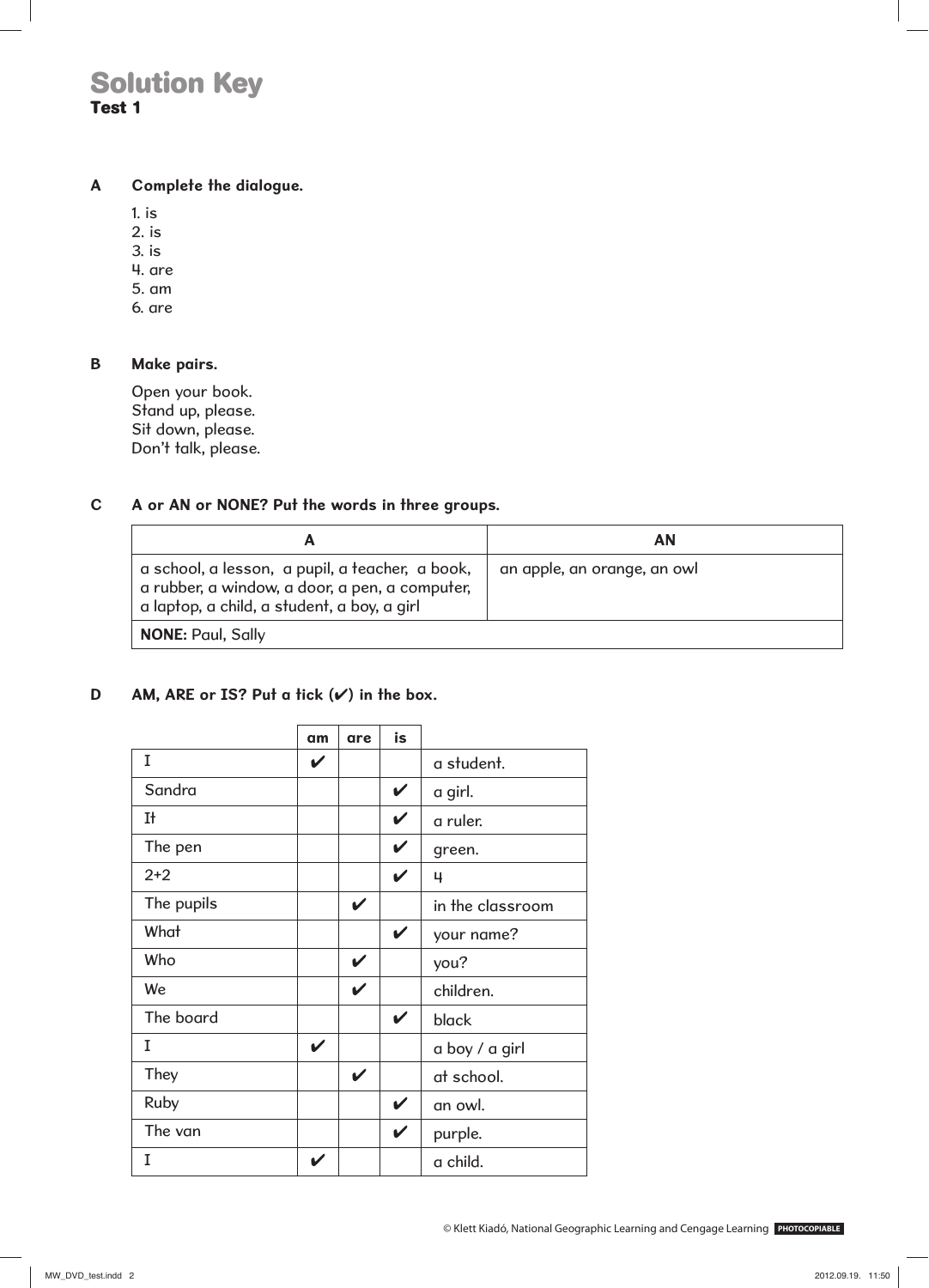| Name | <b>Class</b> | Date |
|------|--------------|------|
|      |              |      |
|      |              |      |

### **A Complete the chart. Write my, your, his, her...their.**

| I'm a student     |     | this is   | book.     |
|-------------------|-----|-----------|-----------|
| Paul is a boy     |     |           | pen.      |
| Sally is a girl   | and |           | camera.   |
| This is a dog     |     |           | ball.     |
| You are a teacher |     |           | bag.      |
|                   |     |           |           |
| They are fathers  |     |           | children. |
| We are students   | and | these are | apples.   |
| You are children  |     |           | toys.     |

#### **B Use the sentences from Exercise A. Write sentences with have got/has got.**

This is my book. – I have got a book.

|                                                                                                                                                                                                                                                                                                            | $\_$ a bag. |
|------------------------------------------------------------------------------------------------------------------------------------------------------------------------------------------------------------------------------------------------------------------------------------------------------------|-------------|
| This is Paul's pen. $-$ Paul $\frac{1}{2}$ $\frac{1}{2}$ $\frac{1}{2}$ $\frac{1}{2}$ $\frac{1}{2}$ $\frac{1}{2}$ $\frac{1}{2}$ $\frac{1}{2}$ $\frac{1}{2}$ $\frac{1}{2}$ $\frac{1}{2}$ $\frac{1}{2}$ $\frac{1}{2}$ $\frac{1}{2}$ $\frac{1}{2}$ $\frac{1}{2}$ $\frac{1}{2}$ $\frac{1}{2}$ $\frac{1}{2}$ $\$ |             |
| This is Sally's camera. $-$ She $\_\_\_\_\_\_\_\_\_\_\_$                                                                                                                                                                                                                                                   |             |
| These are our apples. $-$ We $\_\_\_\_\_\_\_\_\_\_\_\_$                                                                                                                                                                                                                                                    | apples.     |
| There are your toys. $-$ You $\_\_\_\_\_\_\_\_\_\_\_\_$                                                                                                                                                                                                                                                    | toys.       |
|                                                                                                                                                                                                                                                                                                            |             |

- **C Write the sentences with 's and the missing words. D Complete your family tree.** e.g. Paul has got a camera. This is Paul's camera. Tim has got a book. This is Tim \_\_\_\_\_ book. Clare has got a cat. This is \_\_\_\_\_\_\_\_\_\_\_\_\_\_\_\_\_\_\_. Jim has got a dog. This is . Olivia has got a book. This is \_\_\_\_\_\_\_\_\_\_\_\_\_. Simon has a big family. This is .
- 



http://www.activedad.co.uk/2010/09/29/research-and-create-a-family-treewith-microsoft-word-2010/index.html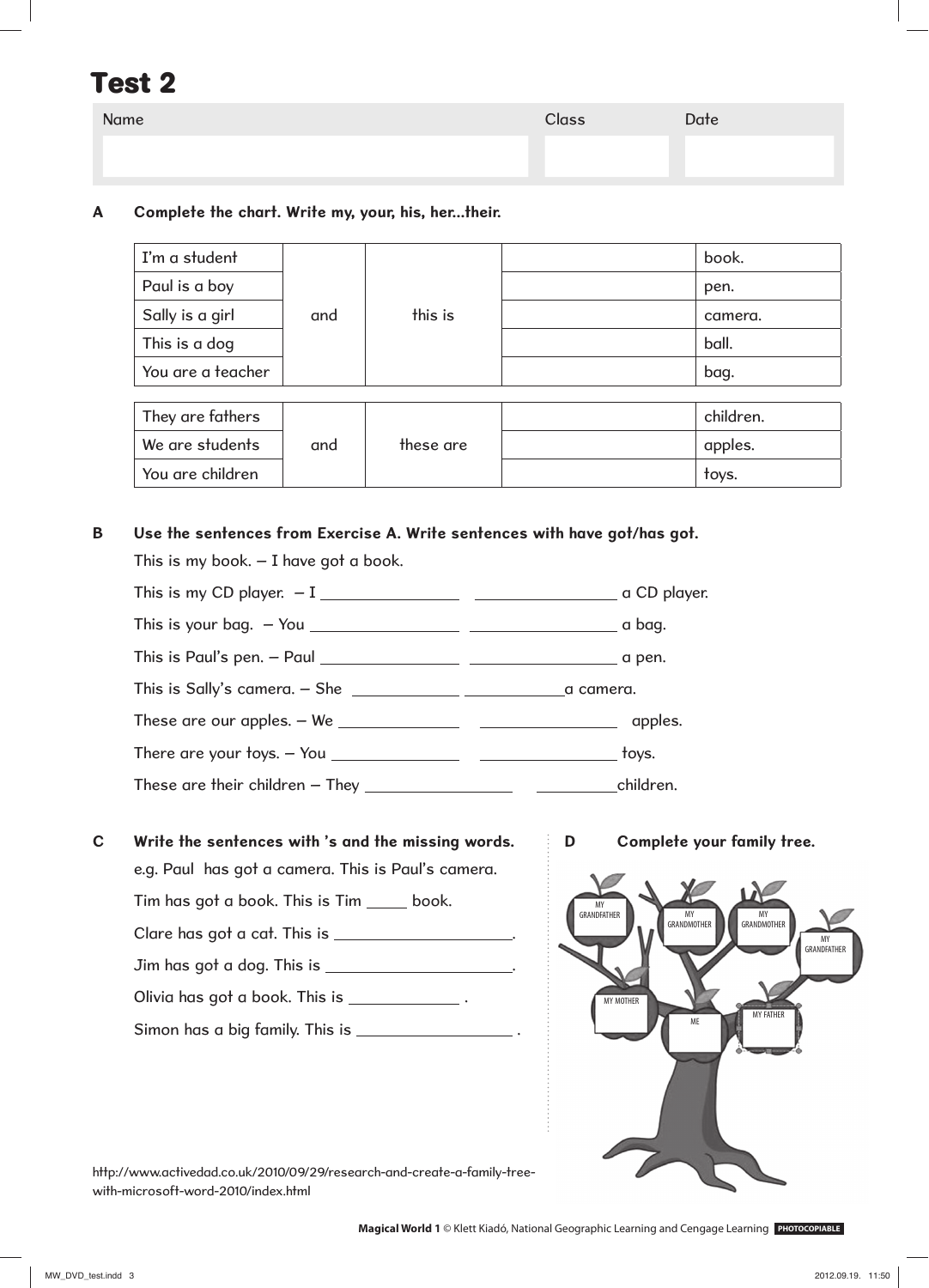| I'm a student     |     |           | my    | book.     |
|-------------------|-----|-----------|-------|-----------|
| Paul is a boy     |     |           | his   | pen.      |
| Sally is a girl   | and | this is   | her   | camera.   |
| This is a dog     |     |           | its   | ball.     |
| You are a teacher |     |           | your  | bag.      |
|                   |     |           |       |           |
| They are fathers  |     |           | their | children. |
| We are students   | and | these are | our   | apples.   |
| You are children  |     |           | your  | toys.     |

#### **A Complete the chart. Write my, your, his, her ... their.**

#### **B Use the sentences from 1. Write sentences with have got/has got.**

| e.g. This is my book. $-$ I have got a book.                                                                                                            |  |               |
|---------------------------------------------------------------------------------------------------------------------------------------------------------|--|---------------|
| This is my CD player. $-1$ have $\qquad$ $\qquad$ $\qquad$ qot $\qquad$ a CD player.                                                                    |  |               |
| This is your bag. $-$ You <u>have <math>\qquad</math> got</u> a bag.                                                                                    |  |               |
| This is Paul's pen. $-$ Paul $\underline{\hspace{1cm}}$ has $\underline{\hspace{1cm}}$ $\underline{\hspace{1cm}}$ got $\underline{\hspace{1cm}}$ a pen. |  |               |
| This is Sally's camera. $-$ She $has$ got $a$ camera.                                                                                                   |  |               |
| These are our apples. $-$ We $\_\$ have $\_\$ got apples.                                                                                               |  |               |
| There are your toys. $-$ You $\_\$ have $\_\$ got toys.                                                                                                 |  |               |
| These are their children $-$ They $\_\_\_\_\$ have                                                                                                      |  | got children. |

## **C Write the sentences with 's and the missing words.**

 e.g. Paul has got a camera. This is Paul's camera. Tim has got a book. This is Tim's book. Clare has got a cat. This is Clare's cat. Jim has got a dog. This is Jim's dog. Olivia has got a book. This is Olivia's book. Simon has a big family. This is **Simon's family**.

#### **D Complete your family tree. Students own choices.**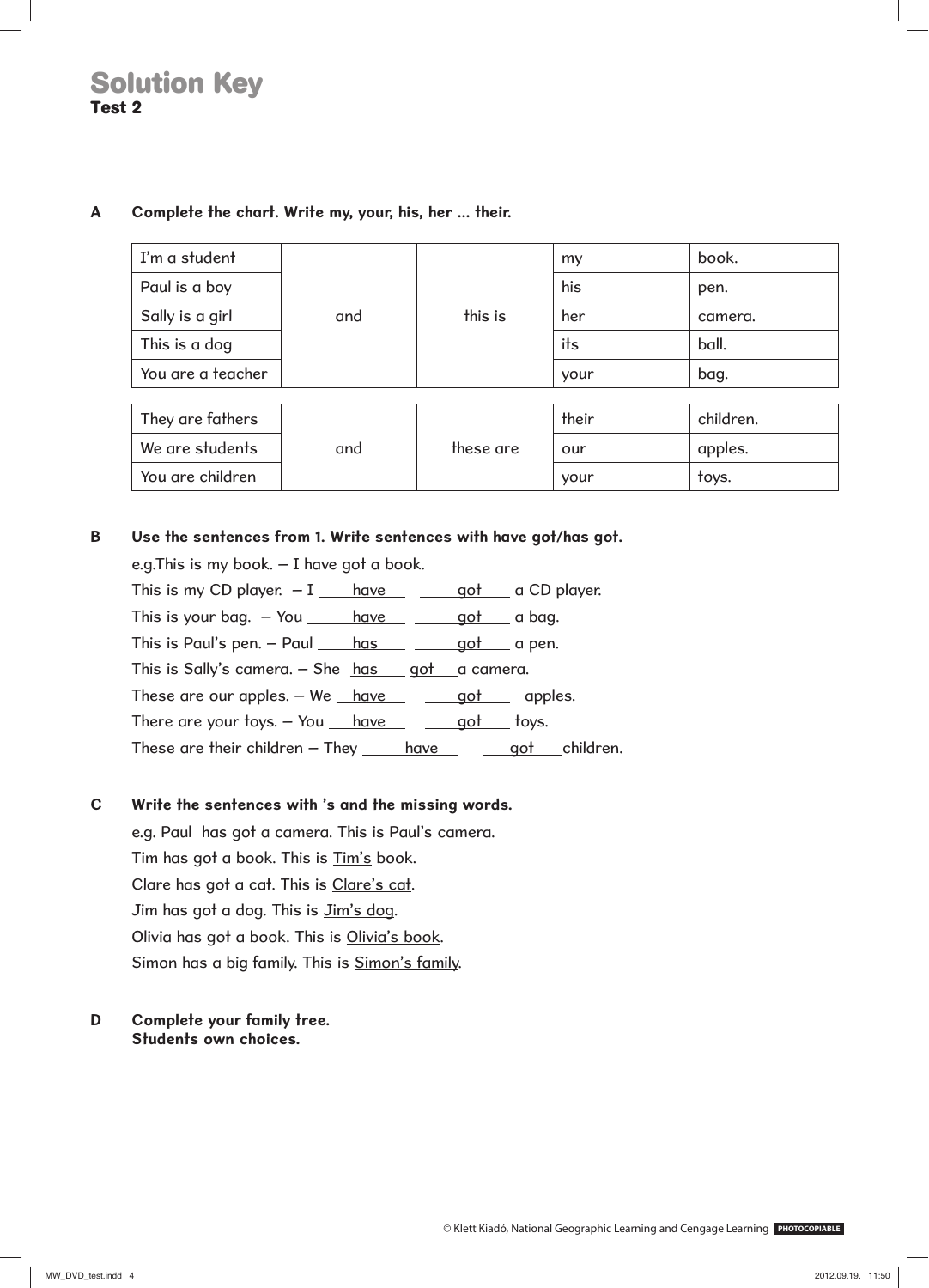| Name | Class | Date |
|------|-------|------|
|      |       |      |
|      |       |      |

#### **A Which one is different?**

e.g.: yellow • green • blue • car

| eye   | nose  | mouth | stomach |
|-------|-------|-------|---------|
| leg   | head  | foot  | toe     |
| hand  | thumb | arm   | chin    |
| eyes  | ears  | arms  | nose    |
| teeth | back  | head  | nose    |

#### **B What can you do?**

|                   | Yes, I can. | No, I can't |
|-------------------|-------------|-------------|
| ride a bike       |             |             |
| ski down a hill   |             |             |
| drive a car       |             |             |
| play the guitar   |             |             |
| speak English     |             |             |
| play football     |             |             |
| take a photograph |             |             |

## **C Write 5 sentences with CAN and CAN'T.**

#### **D CAN or CAN'T. Circle.**

A dolphin can/can't play the guitar.

A dog can/can't swim.

My teacher can/can't speak English.

I can/can't speak Hungarian.

I can/can't write an email.

A baby can/can't use a camera.

I can/can't see with my ears.

I can/can't laugh with my stomach.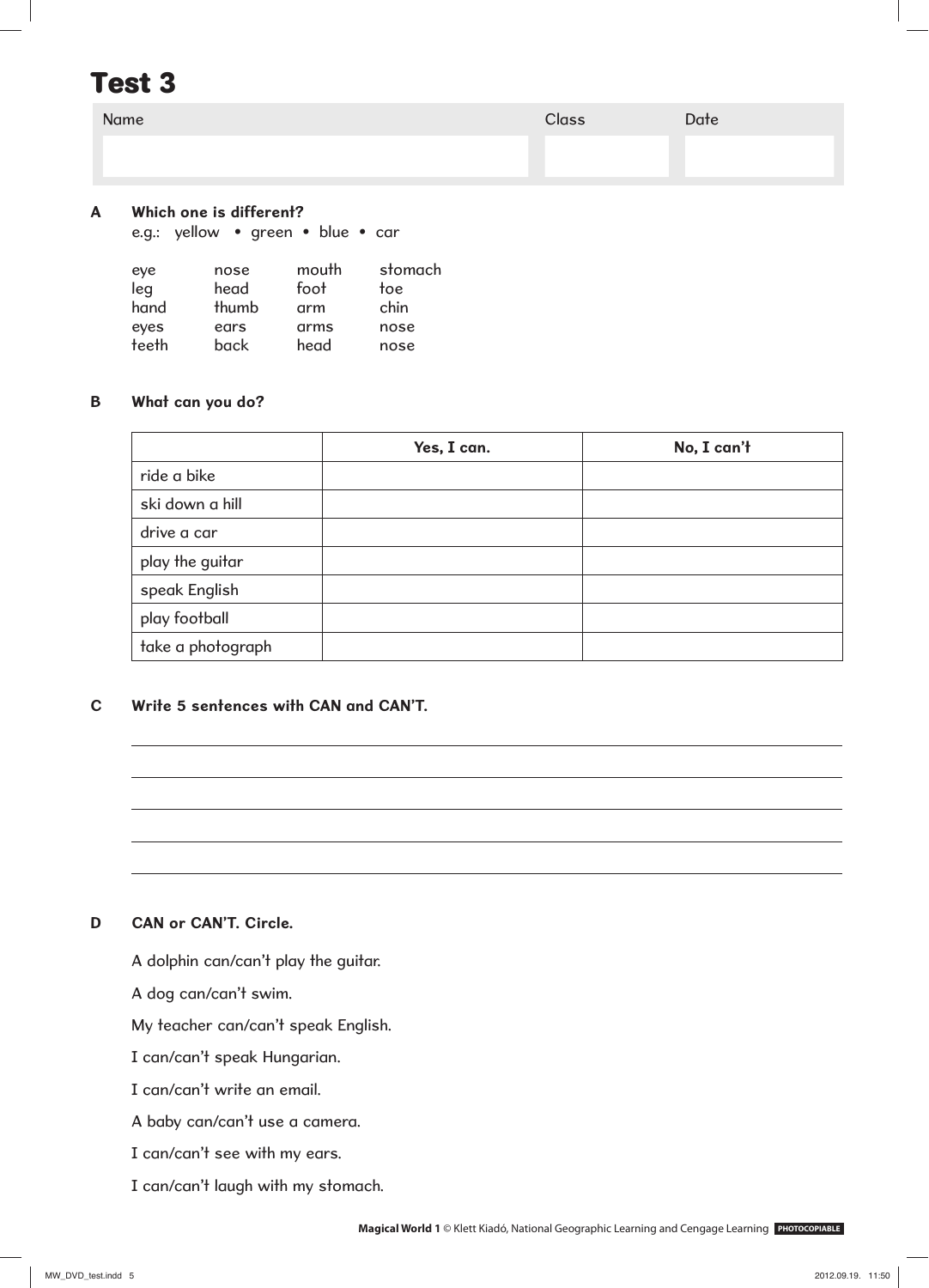#### **A Which one is different?**

|       |            | e.g.: yellow • green • blue • car (it's not a colour) |
|-------|------------|-------------------------------------------------------|
| eye   | nose mouth | stomach (it is not on the face)                       |
| leg   |            | head foot toe (it is not part of the leg)             |
| hand  |            | thumb arm chin (it is not part of the arm)            |
| eyes  |            | ears arms <u>nose</u> (there is only one)             |
| teeth |            | back head nose (only one we have more than one)       |

#### **B What can you do? Put a tick (**✔**) in the box.**

Answers depend on what students can/cannot do.

|                   | Yes, I can. | No, I can't |
|-------------------|-------------|-------------|
| ride a bike       |             |             |
| ski down a hill   |             |             |
| drive a car       |             |             |
| play the guitar   |             |             |
| speak English     |             |             |
| play football     |             |             |
| take a photograph |             |             |

#### **C Write sentences.**

Answers depend on what students can/cannot do.

#### **D CAN or CAN'T. Circle.**

A dolphin can/can't play the guitar.

A dog can/can't swim.

My teacher can/can't speak English.

I can/can't speak Hungarian.

I can/can't write an email.

A baby can/can't use a camera.

I can/can't see with my ears.

I can/can't laugh with my stomach.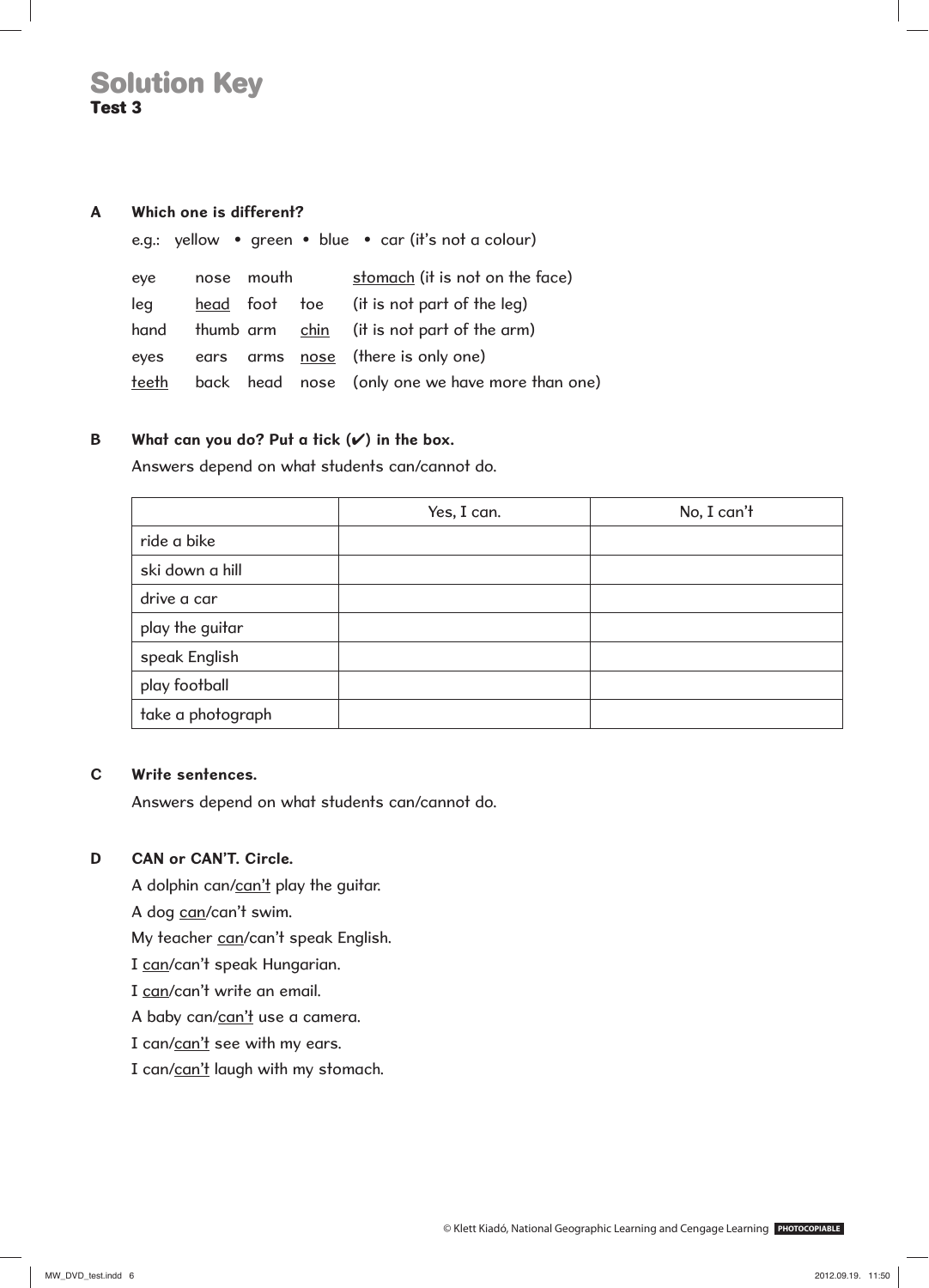| Name | <b>Class</b> | Date |
|------|--------------|------|
|      |              |      |
|      |              |      |

## **A Write the -ING form.**

| sit   | walk  | walk  |
|-------|-------|-------|
| take  | read  | read  |
| eat   | laugh | laugh |
| shop  | do    | do    |
| write | play  | play  |

### **B Choose the correct form.**

|                           | $am /$ are         | walking.                 |
|---------------------------|--------------------|--------------------------|
| <b>Jack</b>               | am / is            | taking a photograph.     |
| The children              | $is /$ are         | going to the playground. |
| The dolphins              | is /are            | swimming.                |
| The birds                 | $am /$ are         | sitting in a tree.       |
| My father                 | are $\frac{1}{15}$ | playing the guitar.      |
| We                        | are $\frac{1}{15}$ | eating sandwiches.       |
| My grandmother and mother | are $\frac{1}{15}$ | laughing                 |
|                           | is / am            | writing a letter.        |
| My sister and I           | are / am           | doing our homework.      |

### **C Write the negative sentences. Use the short forms where you can.**

e.g.: I am not walking.

Jack isn't taking a photograph.

### **D PLAY, PLAY THE or WATCH?**

piano • TV • a DVD • football • guitar • basketball • a film • violin • tennis • a football match • tennis • handball

| <b>PLAY</b> | PLAY THE | <b>WATCH</b> |
|-------------|----------|--------------|
|             |          |              |
|             |          |              |
|             |          |              |
|             |          |              |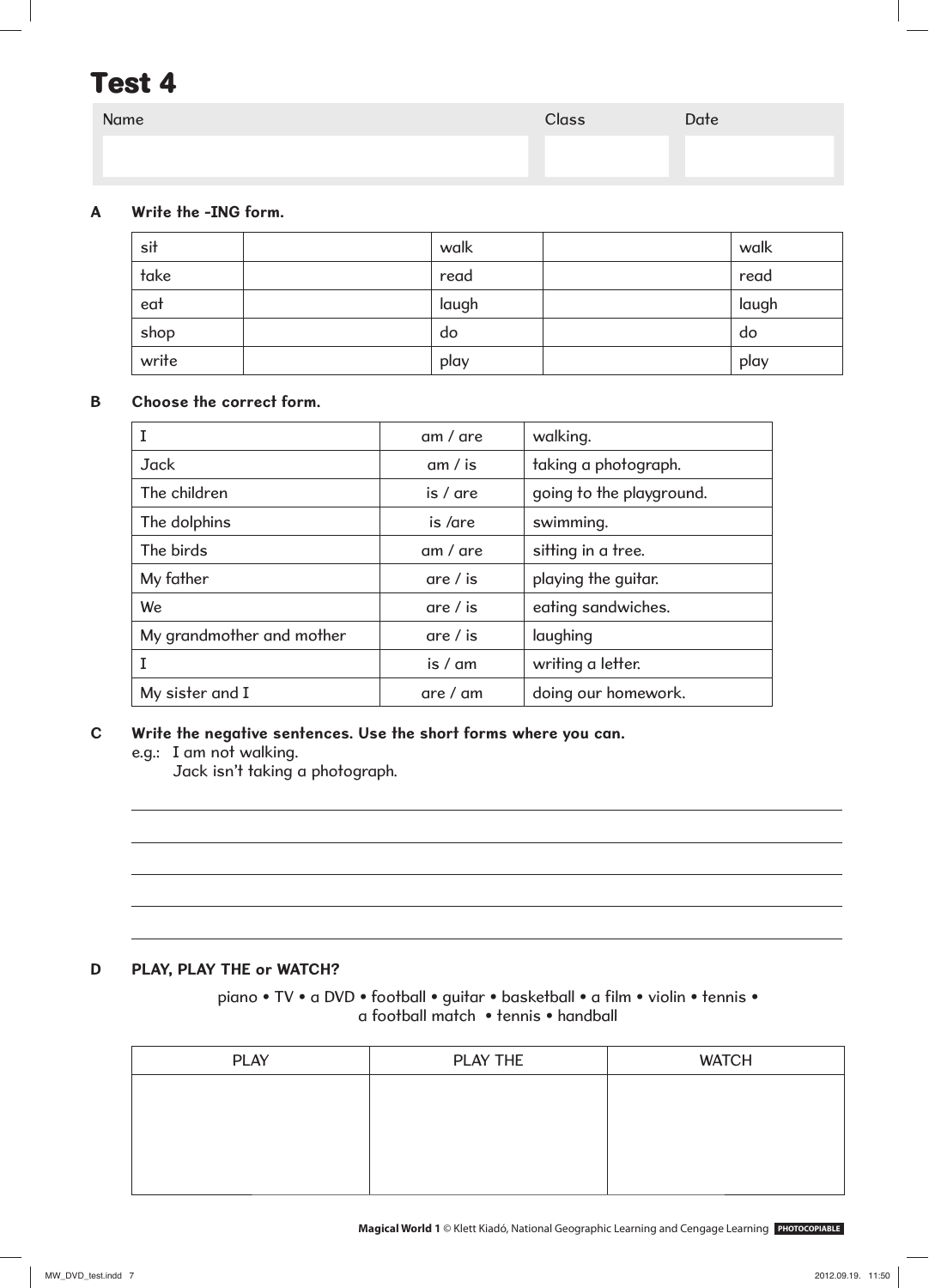#### **A Write the -ING form.**

| sit   | sitting  | walk  | walking  |
|-------|----------|-------|----------|
| take  | taking   | read  | reading  |
| eat   | eating   | laugh | laughing |
| shop  | shopping | do    | doing    |
| write | writing  | play  | playing  |

#### **B Choose the correct form.**

|                           | am / are           | walking.                 |
|---------------------------|--------------------|--------------------------|
| <b>Jack</b>               | am $\frac{1}{15}$  | taking a photograph.     |
| The children              | is $/$ are         | going to the playground. |
| The dolphins              | is $/$ are         | swimming in the picture. |
| The birds                 | am / are           | sitting in a tree.       |
| My father                 | are $\frac{1}{15}$ | playing the guitar.      |
| We                        | $are/$ is          | eating sandwiches.       |
| My grandmother and mother | are $\frac{1}{15}$ | laughing                 |
|                           | is $/ am$          | writing a letter.        |
| My sister and I           | are / am           | doing our homework.      |

#### **C Write the negative sentences. Use the short forms where you can.**

e.g.: I am not walking.

Jack isn't taking a photograph.

 The children aren't going to the playground The dolphins aren't swimming in the picture. The birds aren't sitting in the tree. My father isn't playing the guitar. We aren't eating sandwiches. My grandmother and mother aren't laughing. I am not writing a letter. My sister and I aren't doing our homework.

#### **D PLAY, PLAY THE or WATCH?**

| <b>PLAY</b>                                  | <b>PLAY THE</b>           | <b>WATCH</b>                              |
|----------------------------------------------|---------------------------|-------------------------------------------|
| football<br>basketball<br>tennis<br>handball | piano<br>guitar<br>violin | TV<br>a DVD<br>a film<br>a football match |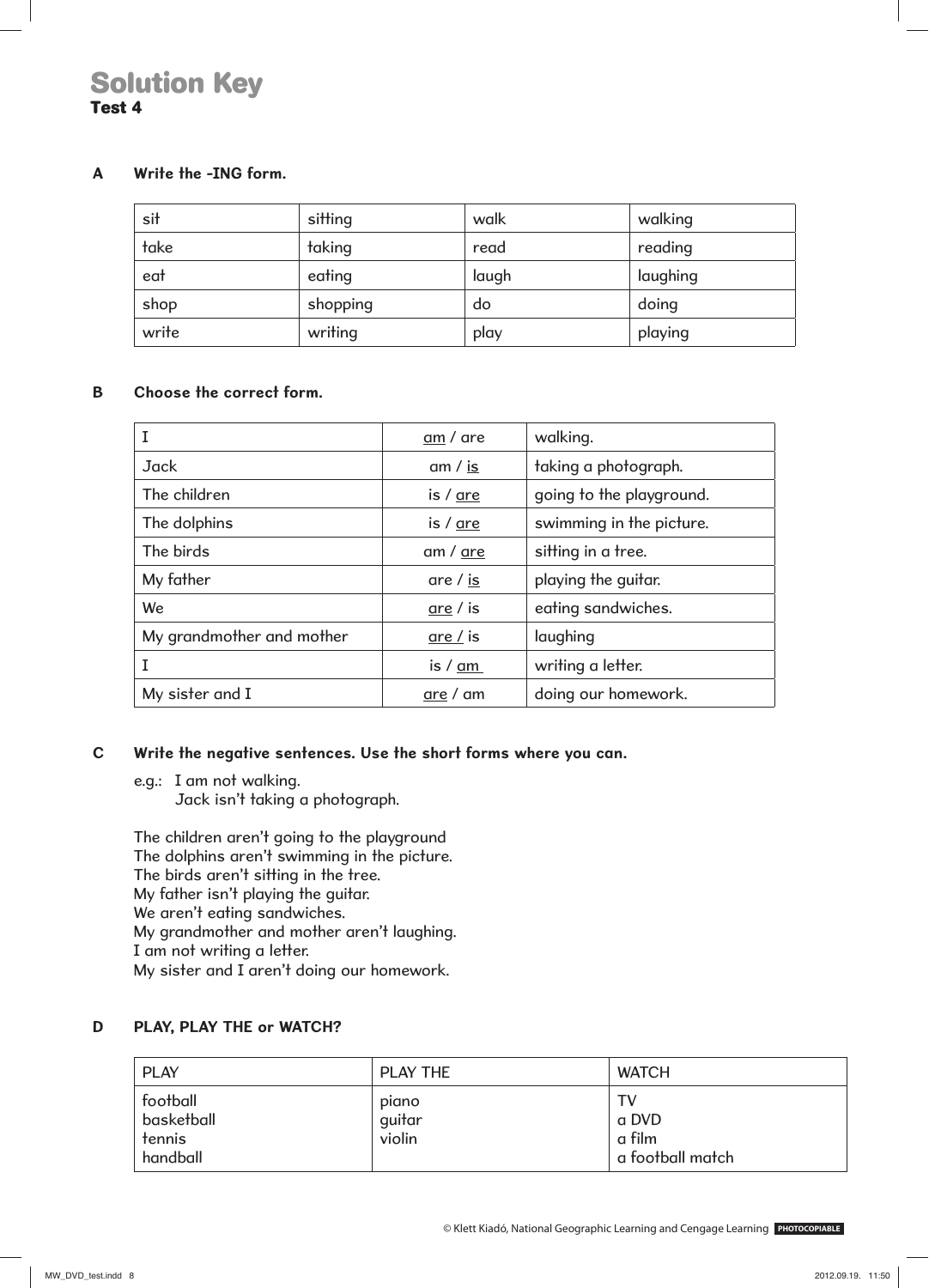| Name | Class | Date |
|------|-------|------|
|      |       |      |
|      |       |      |

## **A Write the plural of the words.**

| book     | books  | pen    |  |
|----------|--------|--------|--|
| cheese   | cheese | pencil |  |
| water    |        | milk   |  |
| salt     |        | tea    |  |
| bag      |        | sugar  |  |
| ruler    |        | carrot |  |
| sandwich |        | tomato |  |
| food     |        | pizza  |  |
| CD       |        | fridge |  |

#### **B Countable or uncountable?**

|          | A                        | $SOME + -s$              | <b>SOME</b>              |
|----------|--------------------------|--------------------------|--------------------------|
| book     | a book                   | some books               | $\overline{\phantom{a}}$ |
| cheese   | $\overline{\phantom{a}}$ | $\overline{\phantom{a}}$ | some cheese              |
| water    |                          |                          |                          |
| salt     |                          |                          |                          |
| bag      |                          |                          |                          |
| ruler    |                          |                          |                          |
| sandwich |                          |                          |                          |
| food     |                          |                          |                          |
| CD       |                          |                          |                          |
| pen      |                          |                          |                          |
| pencil   |                          |                          |                          |
| milk     |                          |                          |                          |
| tea      |                          |                          |                          |
| sugar    |                          |                          |                          |
| carrot   |                          |                          |                          |
| tomato   |                          |                          |                          |
| pizza    |                          |                          |                          |
| fridge   |                          |                          |                          |

- E

#### B Write there is/there are.

some biscuits in the bowl. **some meat in the fridge.** 

some books on the chair.

some pens on the desk.

| some juice in the glass. |
|--------------------------|
| CDs in the CD player.    |
| carrots in the basket.   |
| some soda in the can.    |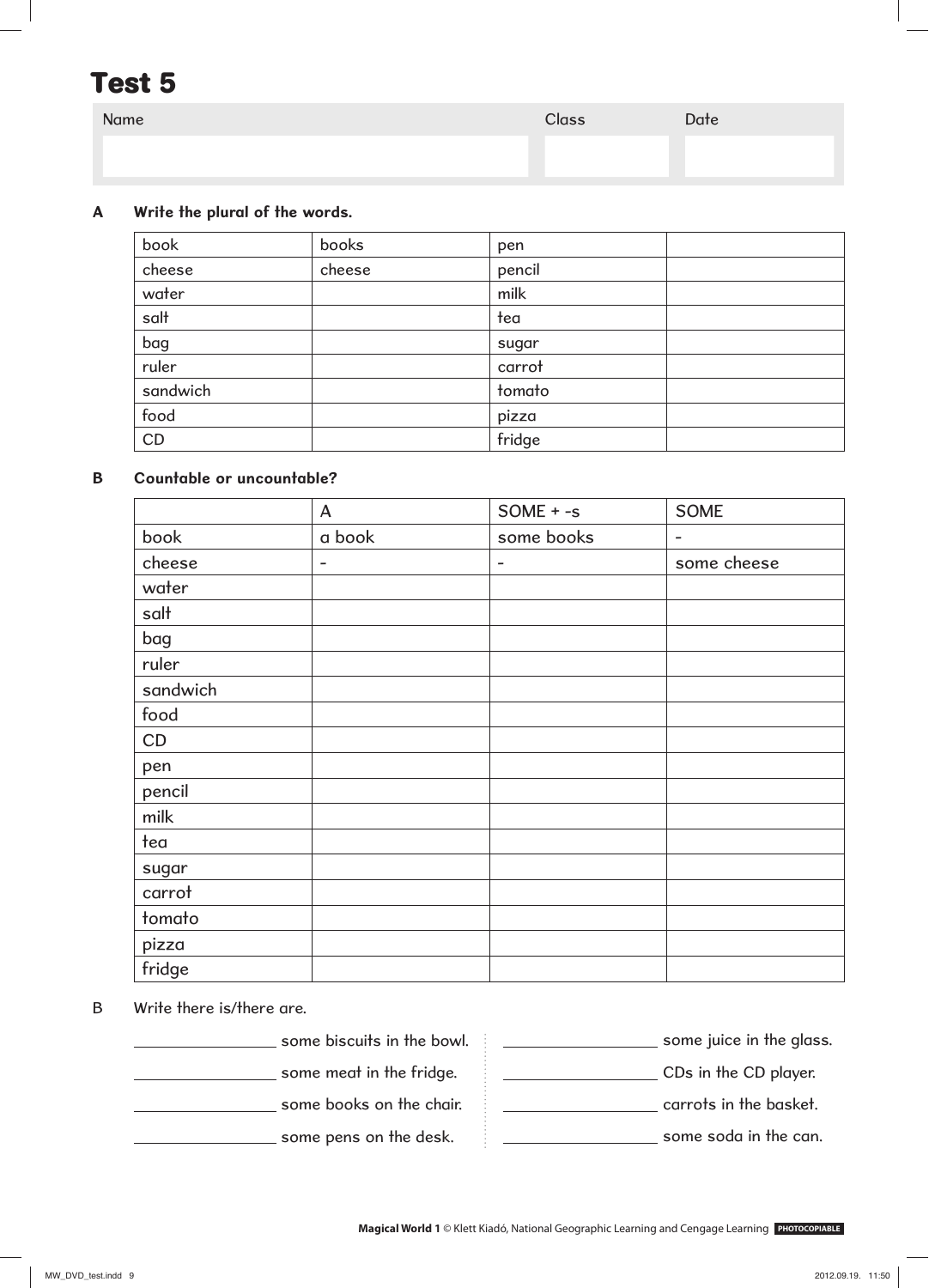#### **A Write -s.**

| book     | books      | pen    | pens     |
|----------|------------|--------|----------|
| cheese   | cheese     | pencil | pencils  |
| water    | water      | milk   | milk     |
| salt     | salt       | tea    | tea      |
| bag      | bags       | sugar  | sugar    |
| ruler    | rulers     | carrot | carrots  |
| sandwich | sandwiches | tomato | tomatoes |
| food     | food       | pizza  | pizza    |
| CD       | CDs        | fridge | fridges  |

## **B Countable or uncountable?**

|          | A          | $SOME + -s$              | <b>SOME</b>              |
|----------|------------|--------------------------|--------------------------|
| book     | a book     | some books               |                          |
| cheese   |            | $\overline{a}$           | some cheese              |
| water    | -          | $\overline{\phantom{0}}$ | some water               |
| salt     |            | $\overline{\phantom{a}}$ | some salt                |
| bag      | a bag      | some bags                |                          |
| ruler    | a ruler    | some rulers              | $\overline{a}$           |
| sandwich | a sandwich | some sandwiches          | $\overline{\phantom{a}}$ |
| food     | -          | $\overline{\phantom{a}}$ | some food                |
| CD       | a CD       | some CDs                 |                          |
| pen      | a pen      | some pens                |                          |
| pencil   | a pencil   | some pencils             |                          |
| milk     |            |                          | some milk                |
| tea      |            | $\overline{\phantom{0}}$ | some tea                 |
| sugar    |            | $\overline{a}$           | some tea                 |
| carrot   | a carrot   | some carrots             |                          |
| tomato   | a tomato   | some tomatoes            | $\overline{\phantom{a}}$ |
| pizza    | a pizza    | some pizzas              | $\overline{\phantom{a}}$ |
| fridge   | a fridge   | some fridges             | $\overline{\phantom{0}}$ |

#### **C There is/There are?**

| There are | some biscuits in the bowl. |
|-----------|----------------------------|
| There is  | some meat in the fridge.   |
| There are | some books on the chair.   |
| There are | some pens on the desk.     |
| There is  | some juice in the glass.   |
| There are | CDs in the CD player.      |
| There are | carrots in the basket.     |
| There is  | some soda in the can.      |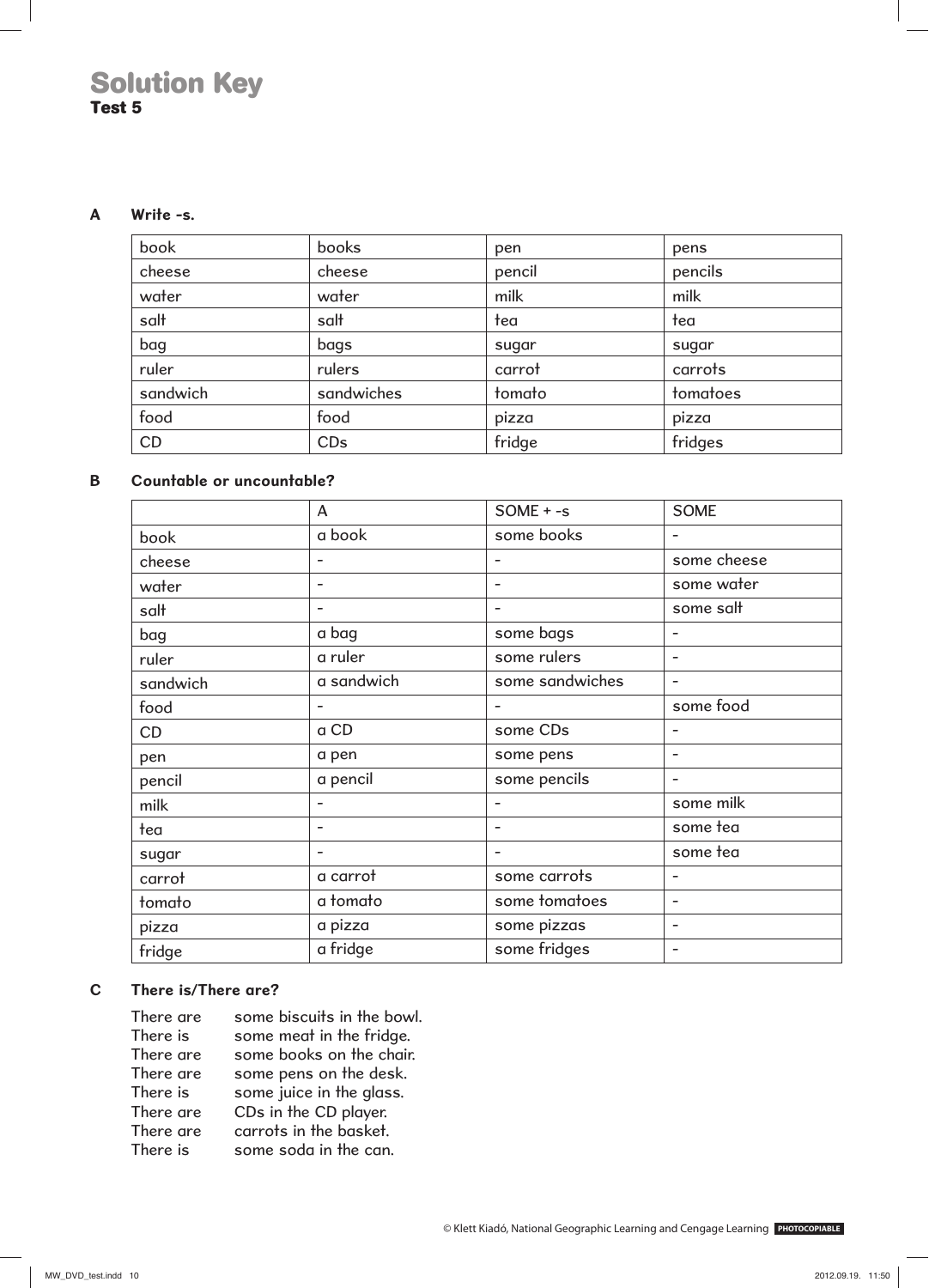|   | Name                                                                                  | <b>Class</b><br>Date                                                            |  |
|---|---------------------------------------------------------------------------------------|---------------------------------------------------------------------------------|--|
|   |                                                                                       |                                                                                 |  |
| A | Correct the mistake.<br>e.g. She work in a hospital. - WORKS                          |                                                                                 |  |
|   | We paints in a studio.<br>My sister and I teaches English.<br>They lives in Budapest. | You does your homework every day.<br>I plays the piano.<br>Jack studys English. |  |
| B | Write questions with What/Where.<br>e.g. Where does she work?                         |                                                                                 |  |
|   | does she paint?                                                                       | do you do every day?                                                            |  |
|   | do we teach?                                                                          | do you play?                                                                    |  |
|   | do they live?                                                                         | does he study?                                                                  |  |
| C | Find the correct order.                                                               |                                                                                 |  |

Tuesday • Monday • Sunday • Thursday • Friday • Saturday • Wednesday • weekday • weekend

| M         |  |
|-----------|--|
|           |  |
| W         |  |
| <b>TH</b> |  |
|           |  |
| <b>SA</b> |  |
| <b>SU</b> |  |

#### **D What do you do? What time do you...?**

**e**.g. What do you do on Mondays? I go home at 4 o'clock. I have dinner at 6 o'clock

| E. | Write 7 sentences about YOU. |
|----|------------------------------|
|    |                              |
|    |                              |
|    |                              |
|    |                              |
|    |                              |
|    |                              |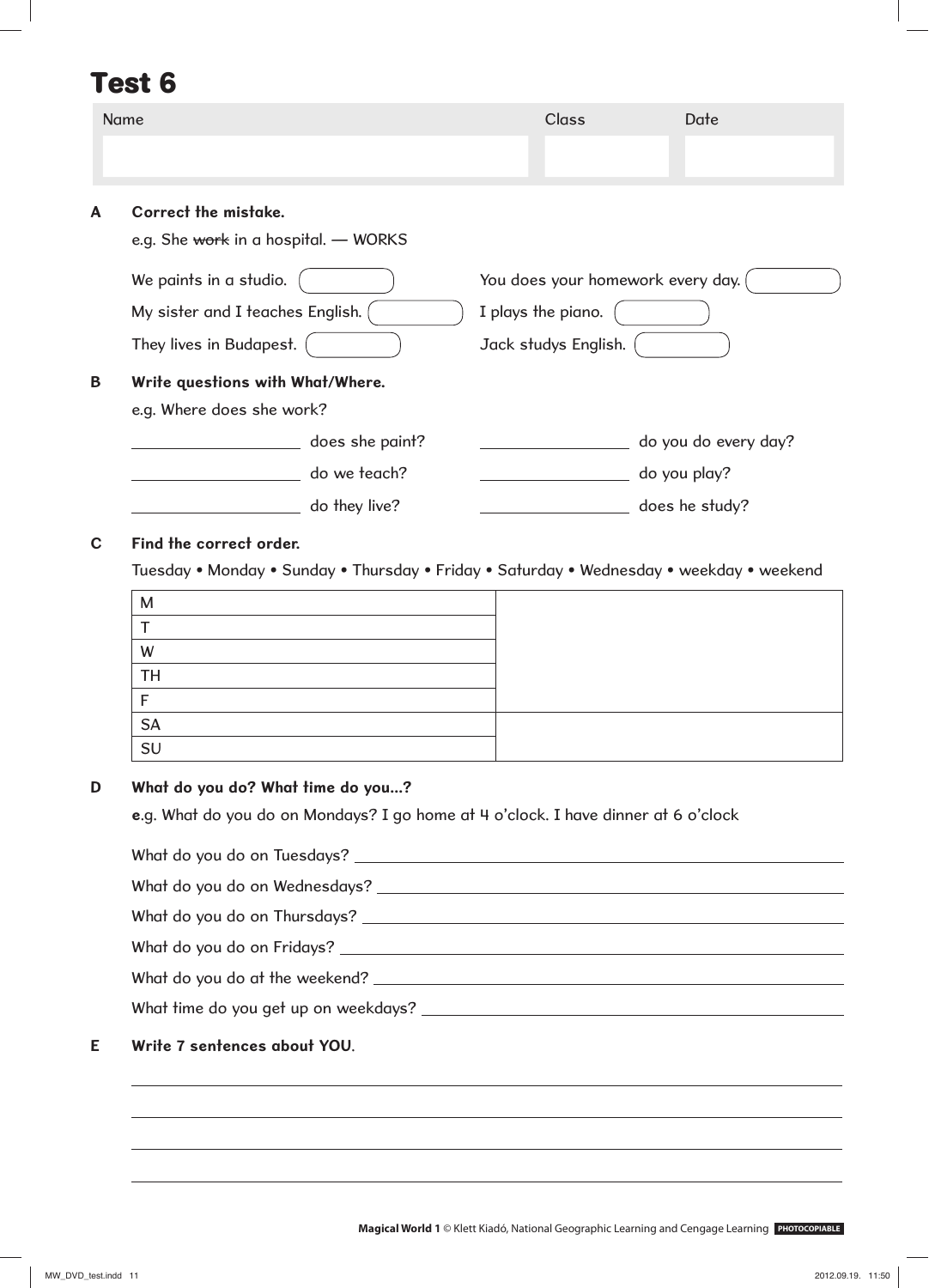#### **A Correct the mistake.**

| e.g. She work in a hospital.       | <b>WORKS</b>   |
|------------------------------------|----------------|
| We paints in a studio.             | <b>PAINT</b>   |
| My sister and I teaches English.   | <b>TEACH</b>   |
| My grandparents lives in Budapest. | <b>LIVE</b>    |
| You does your homework every day.  | DO             |
| I plays the piano.                 | <b>PLAY</b>    |
| Jack studys English.               | <b>STUDIES</b> |

#### **B Write questions with What/Where.**

Where does she work?

Where does she paint? WHAT do we teach? WHERE do they live? WHAT do you do every day? WHAT do you play? WHAT does he study?

#### **C Find the correct order.**

Tuesday • Monday • Sunday • Thursday • Friday • Saturday • Wednesday • weekday • weekend

| Monday    |          |
|-----------|----------|
| Tuesday   |          |
| Wednesday | weekdays |
| Thursday  |          |
| Friday    |          |
| Saturday  |          |
| Sunday    | weekend  |

#### **D What do you do? What time do you...?**

Answers depend on students' daily routines.

#### **E Write 7 sentences about YOU.**

Answers depend on students' daily routines.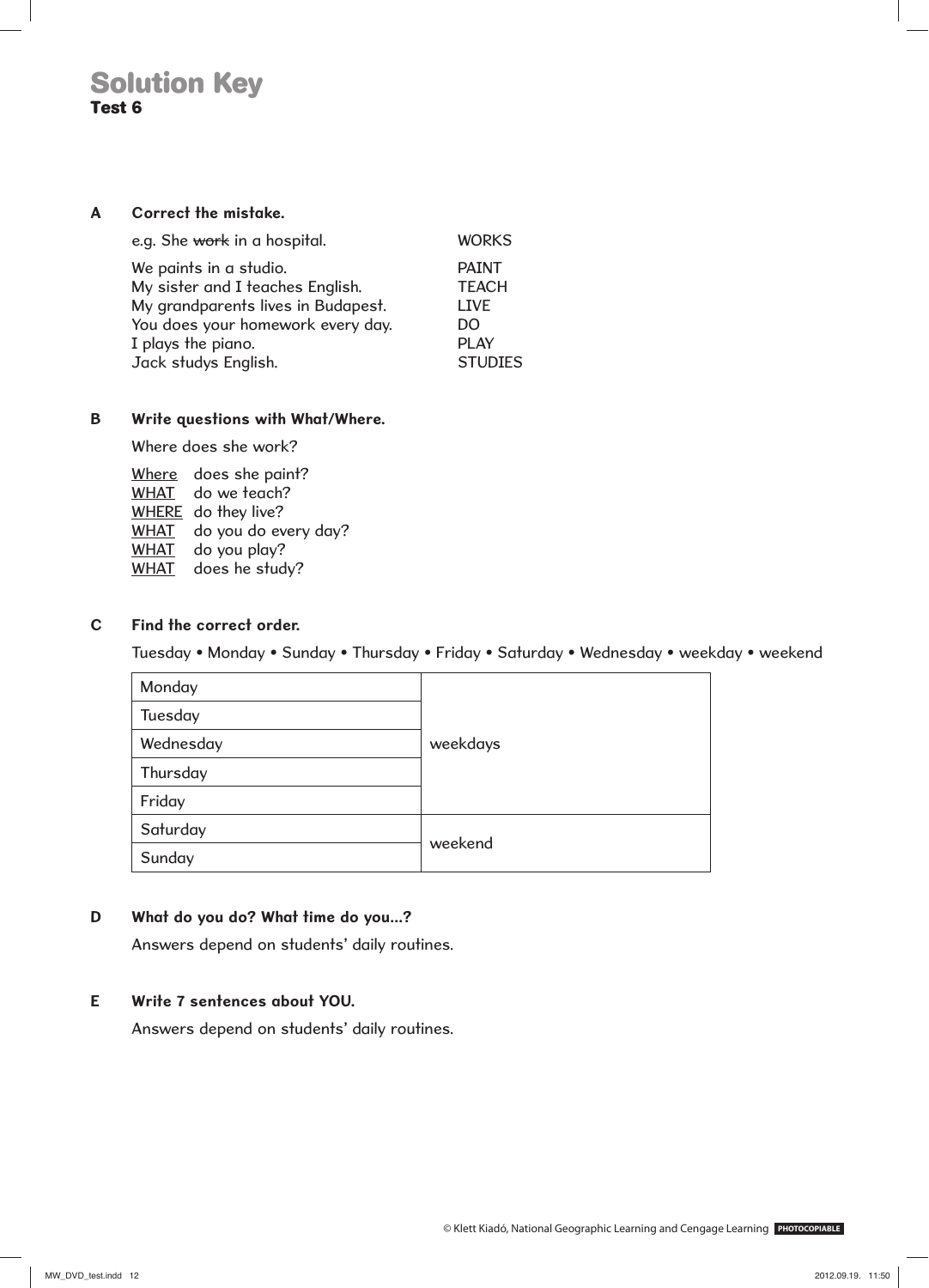| Name | Class | Date |
|------|-------|------|
|      |       |      |
|      |       |      |

## **A Write the word in order between NEVER….ALWAYS in the table.**

often • sometimes • always • never • occasionally

a) Tick  $(V)$  how often you ...

never and the state of the state of the state of the state of the state of the state of the state of the state …dance sing play football get up early eat breakfast play the guitar ski down the hill

b) Write 5 sentences about YOU. e.g.: I never get up early. I sometimes play the guitar.

.

.

.

.

.

.

c) Write the sentences with he/she.

.

.

.

.

.

**B Circle the one that is different.**

e.g.: blue orange bird

| shirt    | T-shirt | trousers |  |
|----------|---------|----------|--|
| skirt    | dress   | pants    |  |
| socks    | shoes   | gloves   |  |
| boots    | shorts  | scarf    |  |
| pullover | jacket  | T-shirt  |  |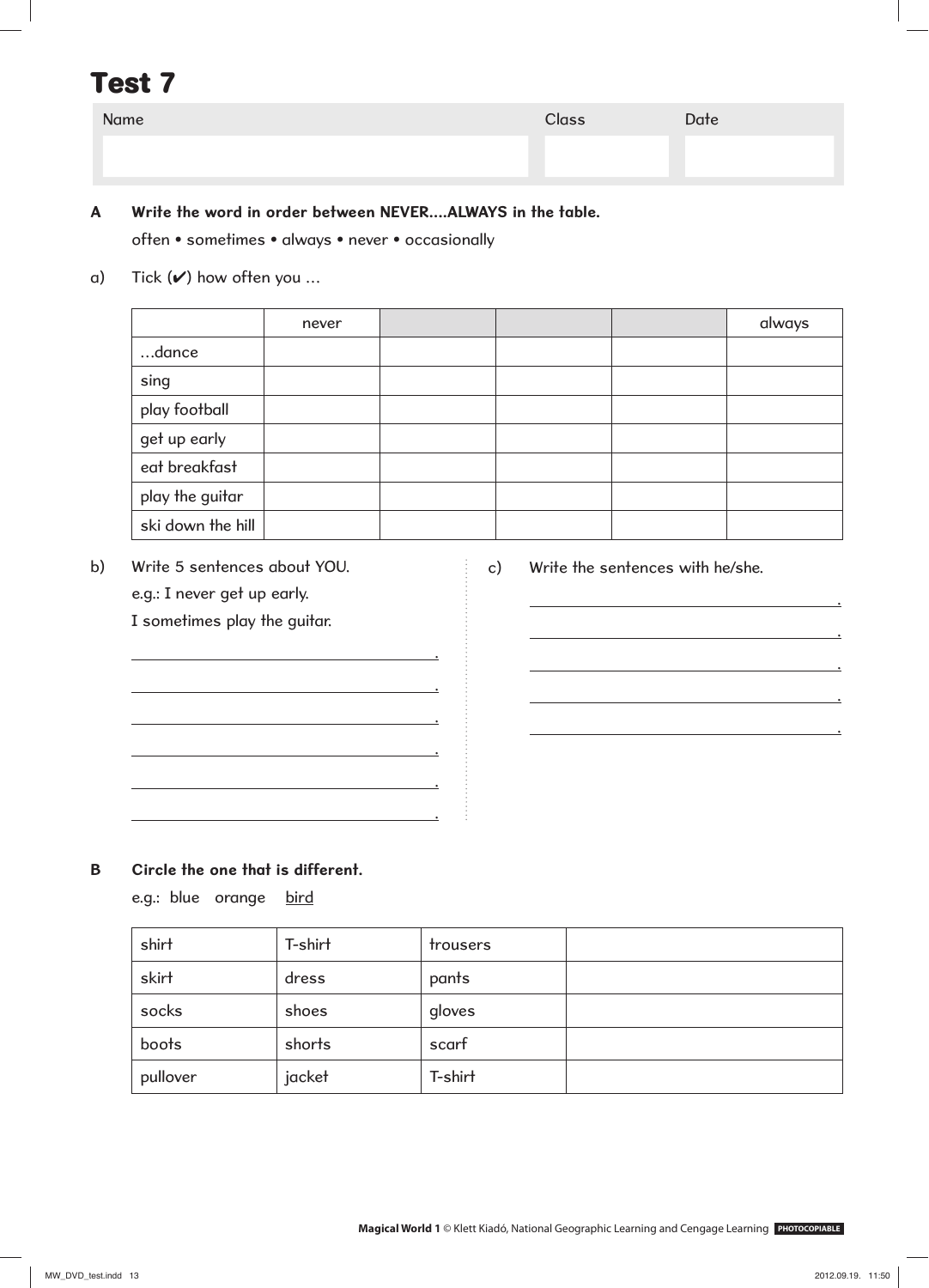#### **A Write the word in order between NEVER….ALWAYS in the table.**

often • sometimes • always • never • occasionally

a) Tick  $(V)$  how often you ...

|                   | never | occasionally | sometimes | often | always |
|-------------------|-------|--------------|-----------|-------|--------|
| dance             |       |              |           |       |        |
| sing              |       |              |           |       |        |
| play football     |       |              |           |       |        |
| get up early      |       |              |           |       |        |
| eat breakfast     |       |              |           |       |        |
| play the guitar   |       |              |           |       |        |
| ski down the hill |       |              |           |       |        |

b) Write 5 sentences about YOU.

 I never get up early. I sometimes play the guitar.

#### **Answers depend on students' daily routines.**

c) Write the sentences with he/she.

 **Answers depend on students' daily routines.**

.

.

.

.

.

**B Circle the one that is different.**

e.g.: blue orange bird

| shirt    | T-shirt | trousers | NOT ON UPPER BODY    |
|----------|---------|----------|----------------------|
| skirt    | dress   | pants    | OTHER TWO WOMEN ONLY |
| socks    | shoes   | gloves   | NOT ON FEET          |
| boots    | shorts  | scart    | <b>NOT PLURAL</b>    |
| pullover | jacket  | T-shirt  | <b>SHORT SLEEVES</b> |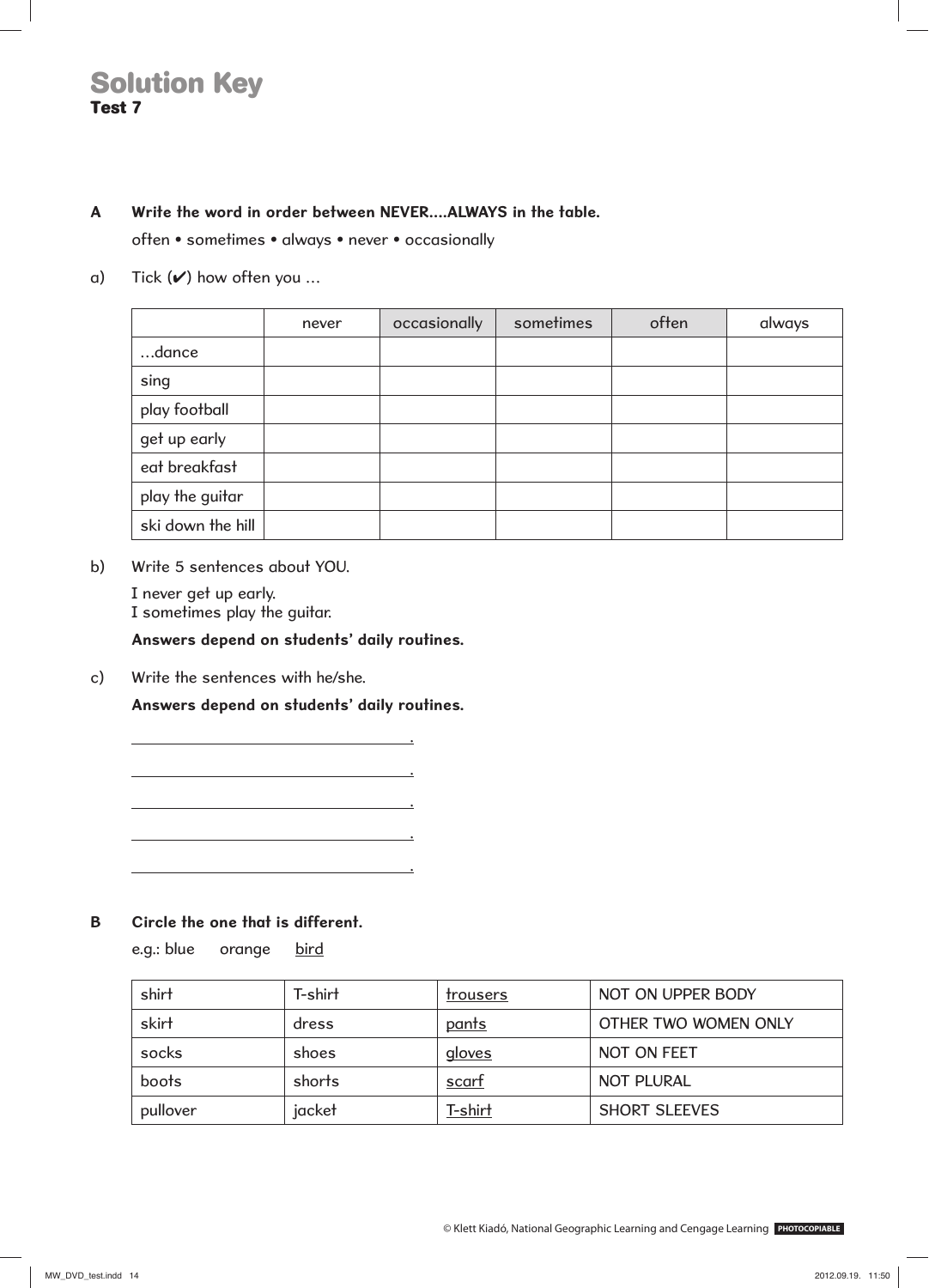| Name                    | <b>Class</b> | Date |
|-------------------------|--------------|------|
|                         |              |      |
| N N R<br>$\blacksquare$ |              |      |

#### **A PLAY, DO or GO?**

| tennis     | volleyball | painting   | horse riding | basketball   |
|------------|------------|------------|--------------|--------------|
| ballet     | painting   | ice hockey | gymnastics   | athletics    |
| volleyball | chess      | water polo | handball     | folk dancing |
| golf       |            |            |              |              |

| <b>PLAY</b> | <b>DO</b> | GO |
|-------------|-----------|----|
|             |           |    |
|             |           |    |
|             |           |    |

#### **B Write about your free time.**

a) Write 5 sentences about YOUR free time.

e.g.: I play handball in my free time.

b) Write 5 negative sentences about what you don't do in your free time. e.g.: I don't go horse riding in my free time.

#### **C Circle the correct form.**

I am doing/do my homework at the moment. I always doing/do my homework in the afternoon. She reads/is reading at the moment. She reads/is reading every day. We never listen/are listening to music. We listen/are listening to music at the moment. You don't usually play/are playing volleyball on Monday. Are you playing/Do you play volleyball at the moment?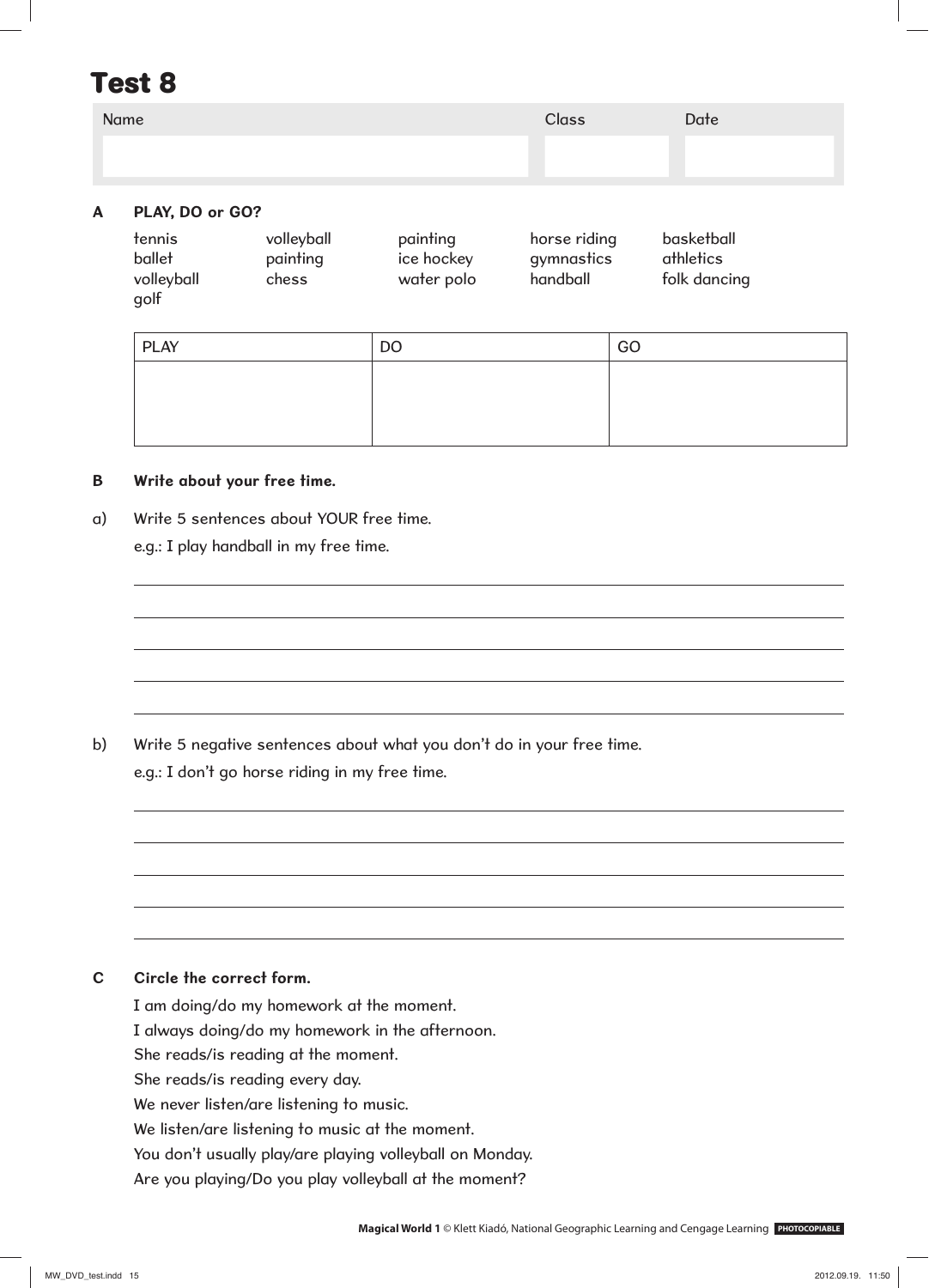#### **A PLAY, DO or GO?**

| tennis     | volleyball | painting   | horse riding | basketball   |
|------------|------------|------------|--------------|--------------|
| ballet     | painting   | ice hockey | gymnastics   | athletics    |
| volleyball | chess      | water polo | handball     | folk dancing |
| golf       |            |            |              |              |

| <b>PLAY</b>                                                                                               | <b>DO</b>                                                 | GO                           |
|-----------------------------------------------------------------------------------------------------------|-----------------------------------------------------------|------------------------------|
| tennis<br>volleyball<br>basketball<br>water polo<br>handball<br>ice hockey<br>golf<br>volleyball<br>chess | painting<br>ballet<br>painting<br>gymnastics<br>athletics | horse riding<br>folk dancing |

#### **B Write about your free time.**

- a) Write 5 sentences about YOUR free time. Students' own answers.
- b) Write 5 negative sentences about what you don't do in your free time. Students' own answers.

#### **D Circle the correct form.**

I am doing / do my homework at the moment. I always doing / do my homework in the afternoon. She reads / is reading at the moment. She reads / is reading every day. We never listen / are listening to music. We listen / are listening to music at the moment. You don't usually play / are playing volleyball on Monday. Are you playing / Do you play volleyball at the moment?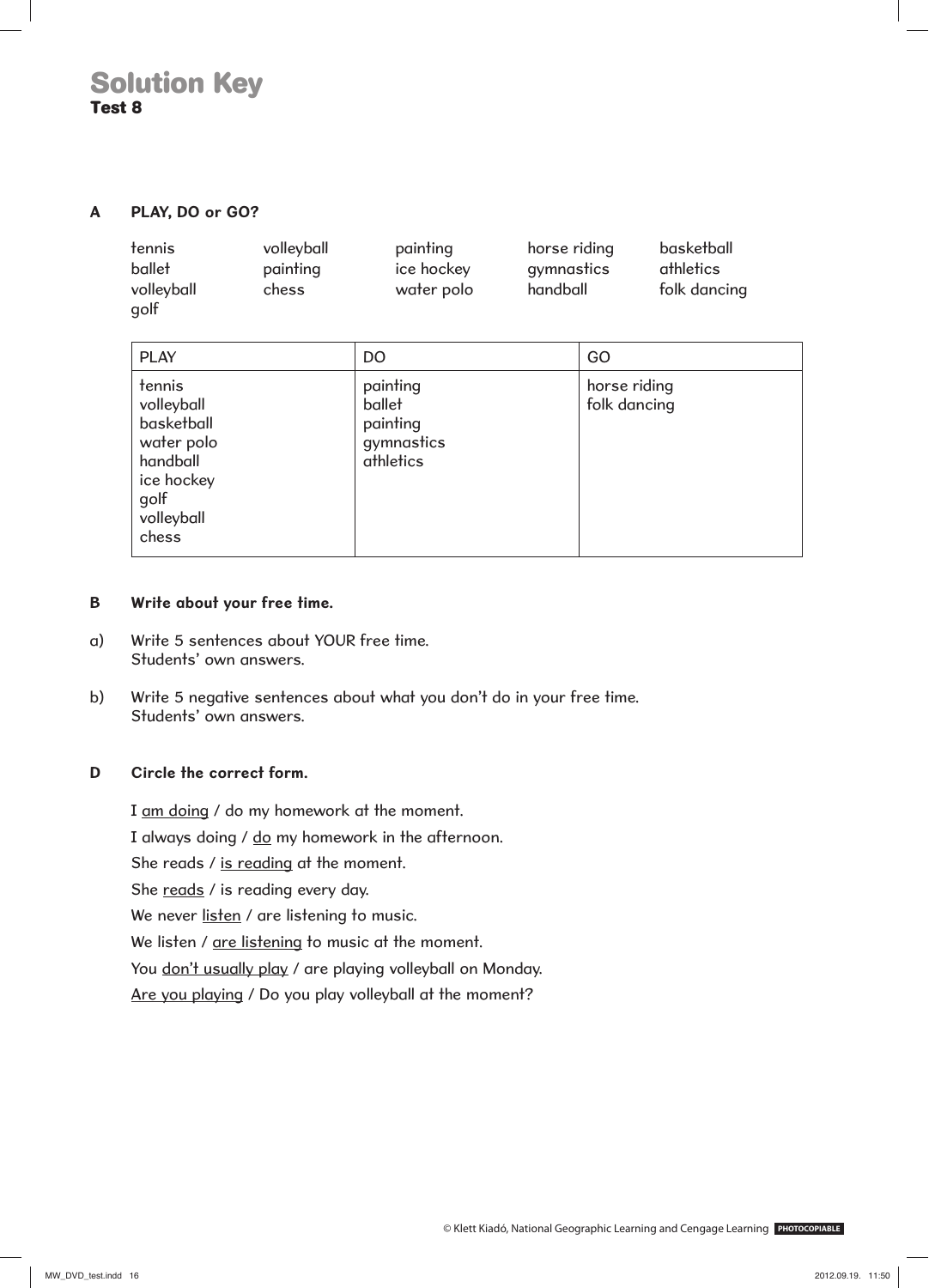| Name | <b>Class</b> | Date |
|------|--------------|------|
|      |              |      |
|      |              |      |

## **A Connect.**

| a beach                                | a sleeping   |         | boots      |
|----------------------------------------|--------------|---------|------------|
|                                        | an adventure | costume |            |
| umbrella                               | bag          |         | a swimming |
|                                        | hiking       | holiday |            |
|                                        |              |         |            |
|                                        |              |         |            |
|                                        |              |         |            |
|                                        |              | 7       |            |
|                                        |              |         |            |
| Have you got a beach _________________ |              | 7       |            |

#### **B Beach or mountain.**

| deckchair<br>compass | map<br>hiking boots | sandcastle<br>towel | backpack<br>bucket | seagull<br>tent |
|----------------------|---------------------|---------------------|--------------------|-----------------|
| <b>BEACH</b>         |                     |                     | <b>MOUNTAIN</b>    |                 |
|                      |                     |                     |                    |                 |
|                      |                     |                     |                    |                 |

### **C What are you (NOT) doing after school this evening/on Sunday/this summer?**

## a) Write sentences.

| ride a bike<br>play football<br>drive a car | do my homework<br>go swimming<br>take photos                                                                                                                                                                                   | e.g.: This afternoon I am not playing chess.<br>After school I am not going swimming. |
|---------------------------------------------|--------------------------------------------------------------------------------------------------------------------------------------------------------------------------------------------------------------------------------|---------------------------------------------------------------------------------------|
| write an email<br>play chess                | do ballet<br>play the guitar                                                                                                                                                                                                   | After school<br><u> 1989 - Andrea State Barbara, pre</u>                              |
| go on a holiday                             |                                                                                                                                                                                                                                |                                                                                       |
| Borka.                                      | e.g.: This afternoon I am meeting my friend                                                                                                                                                                                    |                                                                                       |
|                                             |                                                                                                                                                                                                                                | This summer                                                                           |
| After school                                | <u> 1989 - Johann Stein, mars and de Brazilia (b. 1989)</u>                                                                                                                                                                    |                                                                                       |
|                                             |                                                                                                                                                                                                                                |                                                                                       |
|                                             |                                                                                                                                                                                                                                |                                                                                       |
|                                             | This summer that the control of the control of the control of the control of the control of the control of the control of the control of the control of the control of the control of the control of the control of the contro |                                                                                       |

**Magical World 1** © Klett Kiadó, National Geographic Learning and Cengage Learning **PHOTOCOPIABLE**

b) Write negative sentences.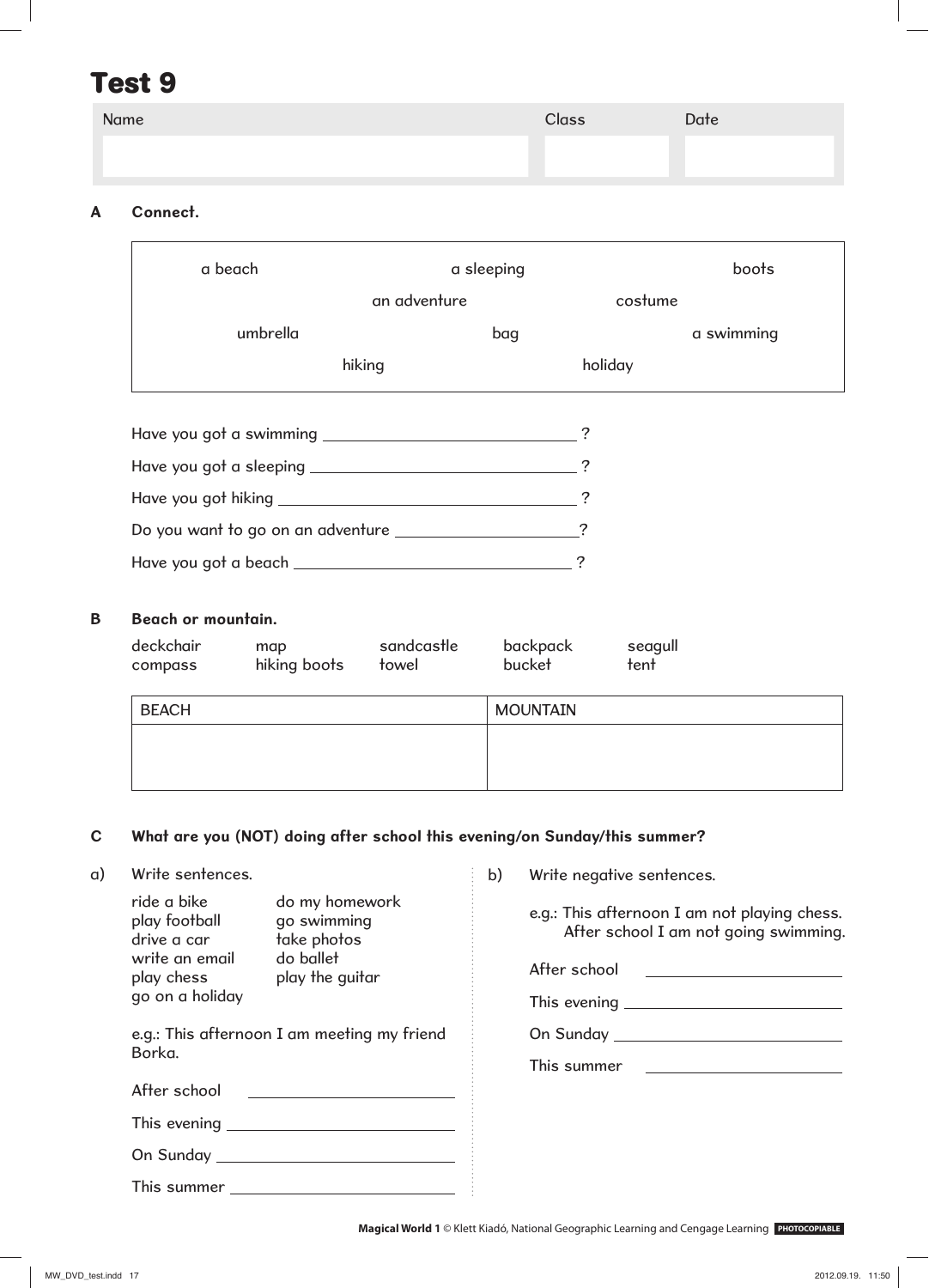#### **A Connect.**



Have you got a swimming costume?

Have you got a sleeping bag?

Have you got hiking boots?

Do you want to go on an adventure holiday?

Have you got a beach umbrella?

#### **B Beach or mountain?**

| deckchair<br>compass                                  | map<br>hiking boots | sandcastle<br>towel | backpack<br>bucket                                 | seagull<br>tent |
|-------------------------------------------------------|---------------------|---------------------|----------------------------------------------------|-----------------|
| <b>BEACH</b>                                          |                     |                     | <b>MOUNTAIN</b>                                    |                 |
| sandcastle<br>deckchair<br>bucket<br>seagull<br>towel |                     |                     | map<br>tent<br>backpack<br>compass<br>hiking boots |                 |

#### **C What are you (NOT) doing after school/this evening/on Sunday/this summer?**

- a) Write sentences. Students' own answer.
- b) Write negative sentences. Students' own answer.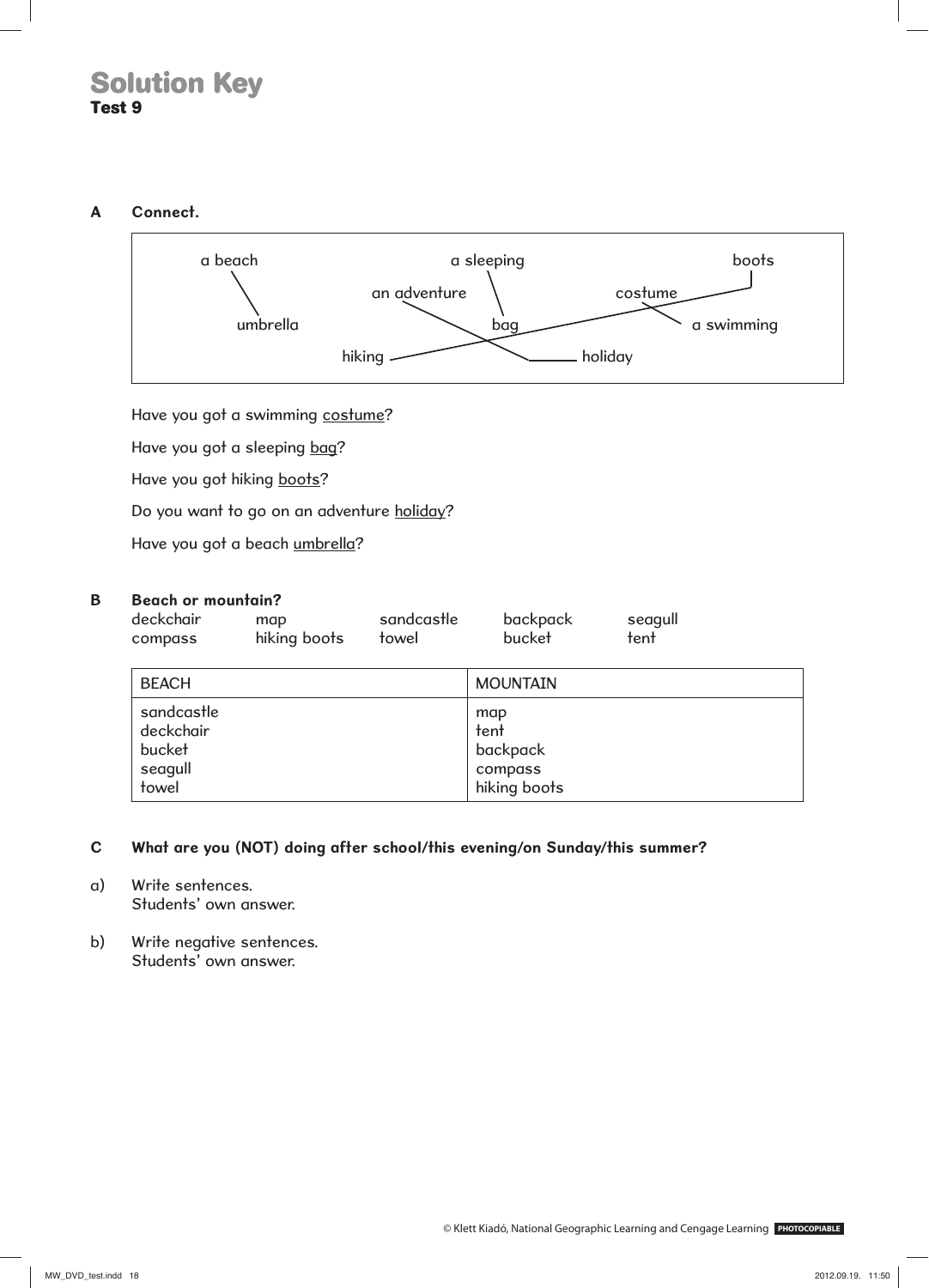| Name |                          |                                         | Class                  | Date |              |
|------|--------------------------|-----------------------------------------|------------------------|------|--------------|
|      |                          |                                         |                        |      |              |
|      |                          |                                         |                        |      |              |
| A    | Write the short answers. |                                         |                        |      |              |
|      | Is he a teacher?         | Yes, he is.                             | Do you like pop music? |      | No,          |
|      | .                        | $\overline{\mathbf{v}}$<br>$\mathbf{r}$ | $\sim$                 |      | $\mathbf{A}$ |

| Have you got any books?  | No, I haven't. | Are t |
|--------------------------|----------------|-------|
| Does she read every day? | Yes.           | Can   |
| Are these bananas?       | No,            | Are y |
| Is this your arm?        | Yes,           | Are v |

| Do you like pop music? | No.  |
|------------------------|------|
| Are tomatoes orange?   | No,  |
| Can you drive a car?   | No,  |
| Are you a teacher?     | No.  |
| Are we children?       | Yes. |

#### **B Write.**

I usually (swim) in the pool on Mondays. She \_\_\_\_\_\_\_\_\_\_\_\_\_\_\_\_\_\_\_\_\_\_\_\_(read) a book every day.

He (not like) football.

We \_\_\_\_\_\_\_\_\_\_\_\_\_\_\_\_\_\_\_\_\_ usually \_\_\_\_\_\_\_\_\_\_\_\_\_\_\_\_\_\_\_\_\_ shopping (not go) at the weekend.

Julie \_\_\_\_\_\_\_\_\_\_\_\_\_\_\_\_\_\_\_\_\_\_\_\_\_\_\_\_ (play) chess every week.

My brother and I \_\_\_\_\_\_\_\_\_\_\_\_\_\_\_\_\_\_\_\_\_\_\_\_\_\_\_\_\_(walk) home every day after school.

My father never (eat) breakfast.

They (take) photos on their holiday.

**C Write my, their, our, her, his, my, your**.

I've got a book. This is \_\_\_\_\_\_ MY \_\_\_\_\_\_\_\_ book

This is Molly's dog. This is \_\_\_\_\_\_\_\_\_\_\_\_\_\_\_\_\_ dog.

These are my brother's DVDs. These are **DVDs.** 

My mother has got a car. This is **car.** car.

There are some trees in our garden. These are **the act and the set of the set of the set** trees.

They have got some books. These are **hotal contract and the southern books.** 

This is the dog's ball. This is **ball.** This is ball.

Hello. name is John. What is name?

### **D Circle.**

Dogs can/can't fly. An artist can/can't paint. Babies can/can't speak.

A musician can/can't play the guitar. Pupils can/can't drive cars. My teacher can/can't speak English.

### **E Some or any? Circle.**

There are SOME / ANY BOOKS on the shelf. Are there SOME / ANY cars in the street? There are SOME / ANY zebras in the zoo. Have you got SOME / ANY CDs? I can't see SOME / ANY children in the playground. I want to have SOME / ANY stickers for my birthday.